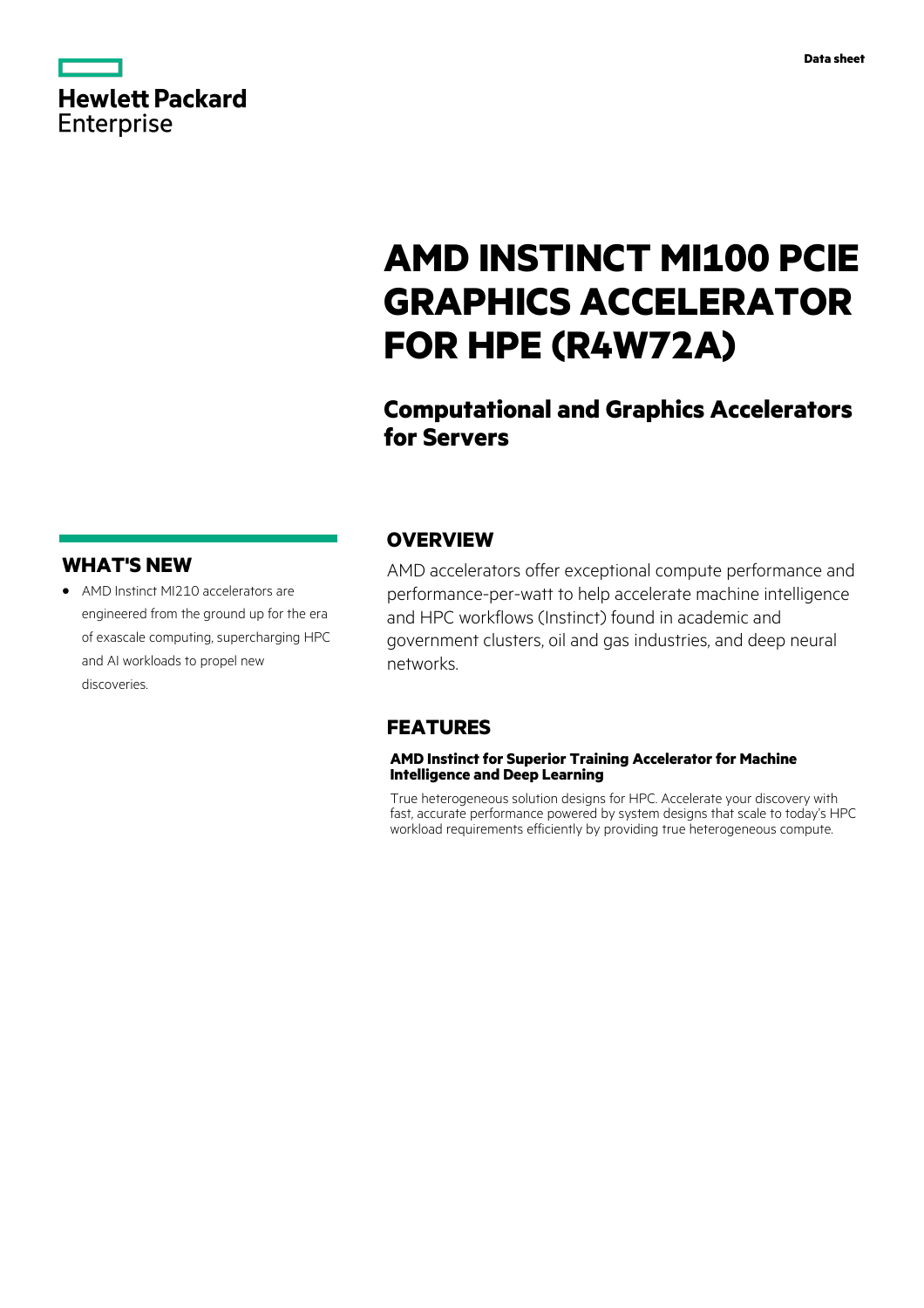$\overline{\phantom{0}}$ 

## **Technical specifications AMD Instinct MI100 PCIe Graphics Accelerator for HPE**

| <b>Product Number</b>                    | <b>R4W72A</b>                                                                                                                                                                                                                                                                                                                                                                         |
|------------------------------------------|---------------------------------------------------------------------------------------------------------------------------------------------------------------------------------------------------------------------------------------------------------------------------------------------------------------------------------------------------------------------------------------|
| <b>Peak Double Precision Performance</b> | <b>NA</b>                                                                                                                                                                                                                                                                                                                                                                             |
| <b>Peak Single Precision Performance</b> | 32 TFlops                                                                                                                                                                                                                                                                                                                                                                             |
| Number of accelerators per card          | $\mathbf{1}$                                                                                                                                                                                                                                                                                                                                                                          |
| Cores                                    | 7680                                                                                                                                                                                                                                                                                                                                                                                  |
| <b>Memory size per board</b>             | 32 GB HBM2                                                                                                                                                                                                                                                                                                                                                                            |
| <b>Memory bandwidth for board</b>        | Up to 1.2 TB/s                                                                                                                                                                                                                                                                                                                                                                        |
| <b>Accelerator applications</b>          | HPC applications                                                                                                                                                                                                                                                                                                                                                                      |
| <b>Architecture features</b>             | AMD Instinct™ MI100 accelerators supercharge AI and HPC workloads with their purpose-built AMD<br>CDNA architecture providing powerful compute, high bandwidth memory and I/O including expanded<br>topology capabilities, and the ROCm™ open ecosystem environment enables giving developers the choice<br>to code once and use it everywhere. Delivering the open path to exascale. |
| <b>System</b>                            | HPE Apollo/Integrity/SGI                                                                                                                                                                                                                                                                                                                                                              |
| <b>Product Dimensions (metric)</b>       | 24.13 x 19.68 x 9.53 cm                                                                                                                                                                                                                                                                                                                                                               |
| Weight                                   | 0.68 kg                                                                                                                                                                                                                                                                                                                                                                               |